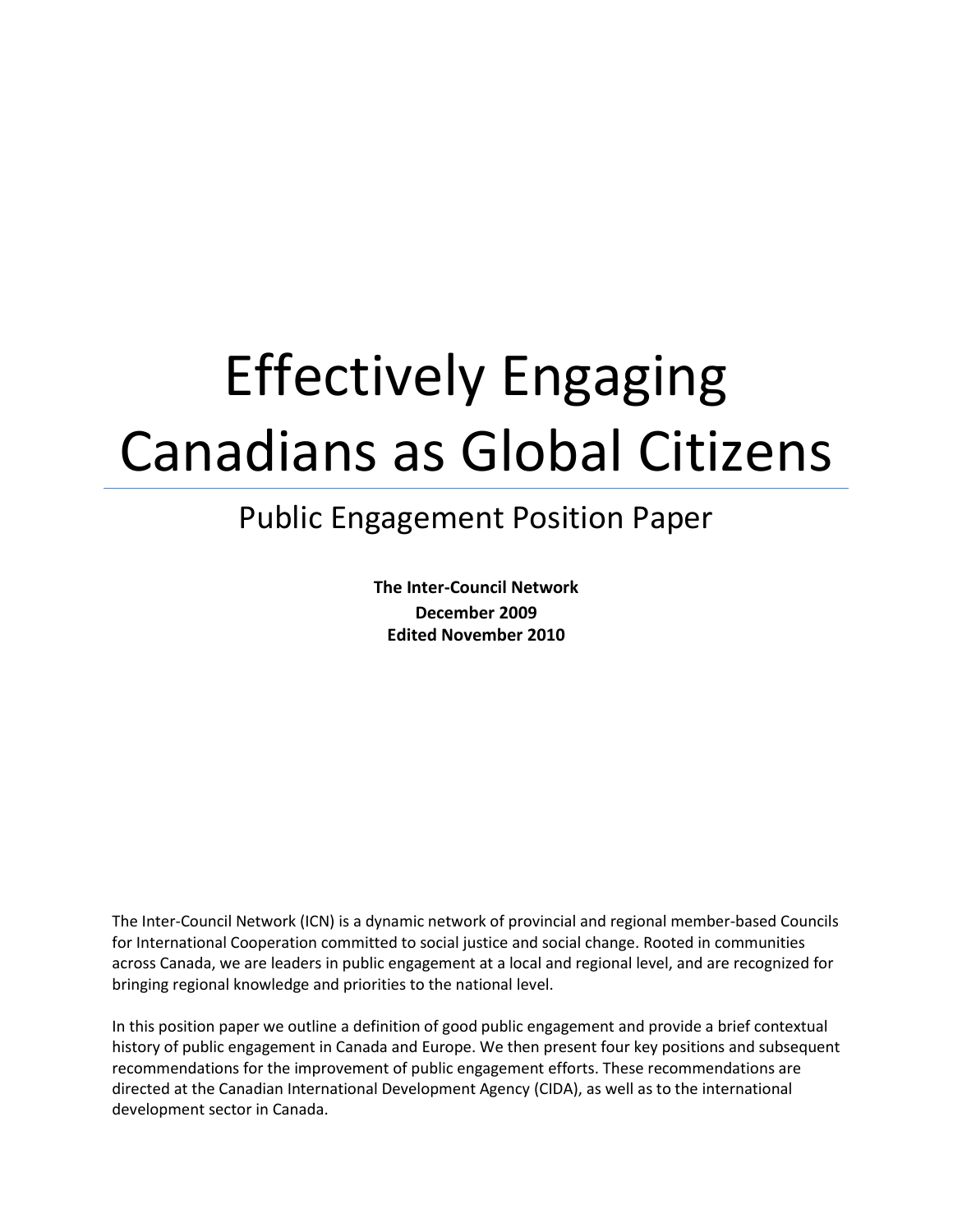#### **Inter-Council Network Public Engagement Position Paper**

#### **A. Introduction**

Effectively engaging Canadians in the fight against global poverty, structural violence, environmental degradation and a range of other international development issues is of fundamental importance in the search for sustainable solutions to the challenges faced by humanity. This position paper addresses the need to develop a common understanding of the important role that public engagement activities play in the lives of Canadians and populations around the world.

This paper presents the vision and experiences of the Provincial and Regional Councils for International Cooperation (the Councils), and the 400 organizations we represent. For close to forty years the Councils have adjusted, refined and improved our public engagement practices as our knowledge and experience has increased. The collective knowledge gained through four decades of experience has led us to produce recommendations on how to make public engagement more relevant in supporting Canadians' participation as global citizens.

This position paper contributes to the wider discussion of public engagement that is currently taking place in multiple sectors, and proposes recommendations to improve our efforts to engage Canadians in the critical work of eliminating global poverty. In this position paper we outline a definition of good public engagement and provide a brief contextual history of public engagement in Canada and Europe. We then present four key positions and subsequent recommendations for the improvement of public engagement efforts. These recommendations are directed at the Canadian International Development Agency (CIDA), as well as to the international development sector in Canada.

#### **B. Definition of Public Engagement**

Public engagement can be defined as those activities and processes which enable individuals and organizations to traverse along a continuum from basic understanding of international development practices and the underlying principles directing those practices, through to deeper personal involvement and informed action on sustainable human development around the world. By engaging individuals and organizations in the global fight against poverty, the rights and responsibilities of Canadians are articulated and individuals and organizations can become active global citizens. $1$ 

The Councils support the use of "global citizenship" as an umbrella concept for the range of public engagement activities being carried out by civil society organizations (CSOs). Global citizenship suggests the development of citizens who have the knowledge and capabilities to be actively involved in the world. Foundational knowledge of global citizenship includes understanding:

- that we share a common humanity with all others;
- that diversity is essential for life;

 $\overline{a}$ 

- that citizens have rights and responsibilities;
- that there are local and global implications of such citizenship;
- that we have agency and therefore power to make positive change; and
- the importance of multiple perspectives, and the ability to reflect critically on a diverse range of views and information.

<sup>&</sup>lt;sup>1</sup> This definition incorporates components of CIDA's Public Engagement Strategy and Action Plan (1999) and the Canadian Council for International Cooperation (CCIC) briefing paper, "Strengthening Civil Society Partnerships for Public Engagement and Global Citizenship".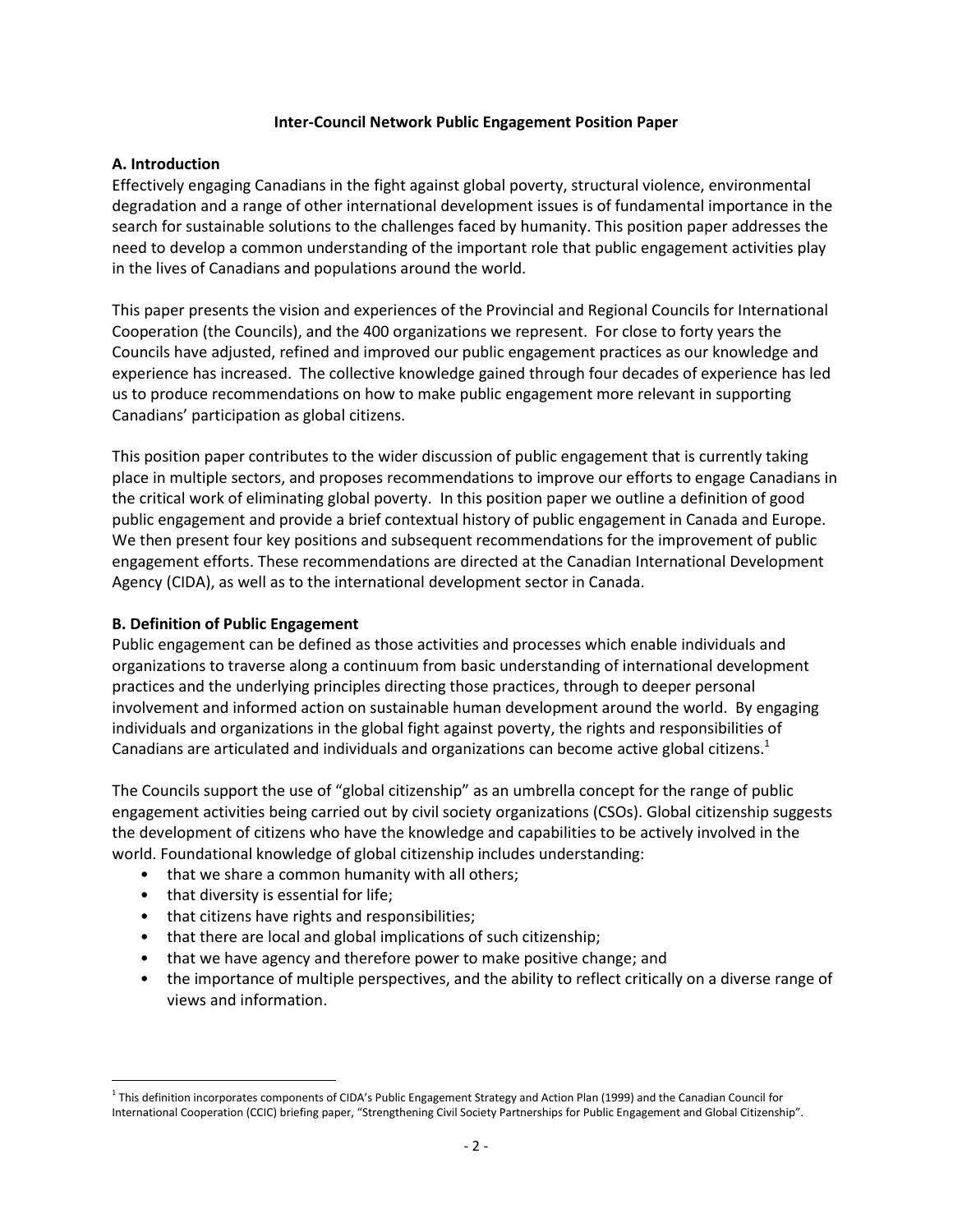Good public engagement is a key contributor to democratic citizenship and to the wider social justice commitments that millions of Canadians continue to enact in communities across the country. Through our collective efforts CSOs aspire to build an engaged public that understands that another world is possible, and that works towards achieving this. Global citizenship remains a powerful path toward democratic, inclusive citizenship by people committed to justice for the poor and marginalized throughout the world.

#### **C. Context of Public Engagement**

In Canada, recent research suggests a majority of Canadian citizens are interested in international development issues, and in playing a significant role in the world. For example, a recent study conducted by the Alberta Council for Global Cooperation (ACGC) found that a majority of Canadians (and Albertans within Canada) are strongly committed to understanding and taking action about global issues<sup>2</sup>. This study also suggests that Canadians need assistance in getting good information, creating spaces where they might critically engage with the diverse and wide range of information available to them, and to discern appropriate actions that might serve to end global problems. This suggests a need to engage Canadians in an organized fashion.

The Canadian Council for International Cooperation (CCIC) (2008)<sup>3</sup> identifies the important role that civil society organizations play in both international development and in informing Canadians about international issues of global poverty. Canada has made commitments through the *Paris Declaration* and the *ODA Accountability Act* that international development and the development agenda must be founded on democratic ownership, social diversity, human rights, gender equality and accountability to the poor and marginalized. Canadians have innovative ideas and important knowledge about poverty, justice and development, and have come together forming CSOs to become informed and to take action. These CSOs are ideal places where the important work of global citizenship can be supported.

In Europe, development education, global education and public awareness have been a priority since 2001. Although EU support for global education dates back to 1988, it is during this past decade that key strategizing has occurred. In 2002 the Europe-wide Global Education Congress was held in Maastrict, the Netherlands, bringing together the four quadrants of the EU (governments, parliaments, regional and local authorities, and civil society) for discussion. The result of the Congress was the *Maastricht Declaration on Global Education*, which included the following key outcomes for global education, all of which could be translated directly into policy:

a) provision of a framework statement on the importance of global education in Europe and broad consensus on the need to strengthen global education

b) political statements made by key figures on the centrality of global education in Europe to achieve goals in global poverty eradication and sustainable development

c) acceptance of the term *global education* as a generally useful umbrella term and that a working definition<sup>4</sup> was produced

 $\overline{a}$ 

<sup>&</sup>lt;sup>2</sup> "Perceptions of Global Poverty Poll" conducted with Angus Reid Strategies, 2009.

 $^3$  Tomlinson, Brian. (2008). A Discussion paper on CIDA, civil society and development: A CCIC response and proposals for a CIDA policy on civil society and development. CCIC, June 2008.

<sup>&</sup>lt;sup>4</sup> Global education is education that opens people's eyes and minds to the realities of the world, and encourages them to bring about a world of greater justice, equity and human rights for all. Global education is understood to encompass development education, human rights education, education for sustainability, education for peace and conflict prevention and intercultural education, all of which encompass the global dimensions of education for citizenship. (*Source: As contained in the Maastricht Declaration on Global Education 2002; developed at the*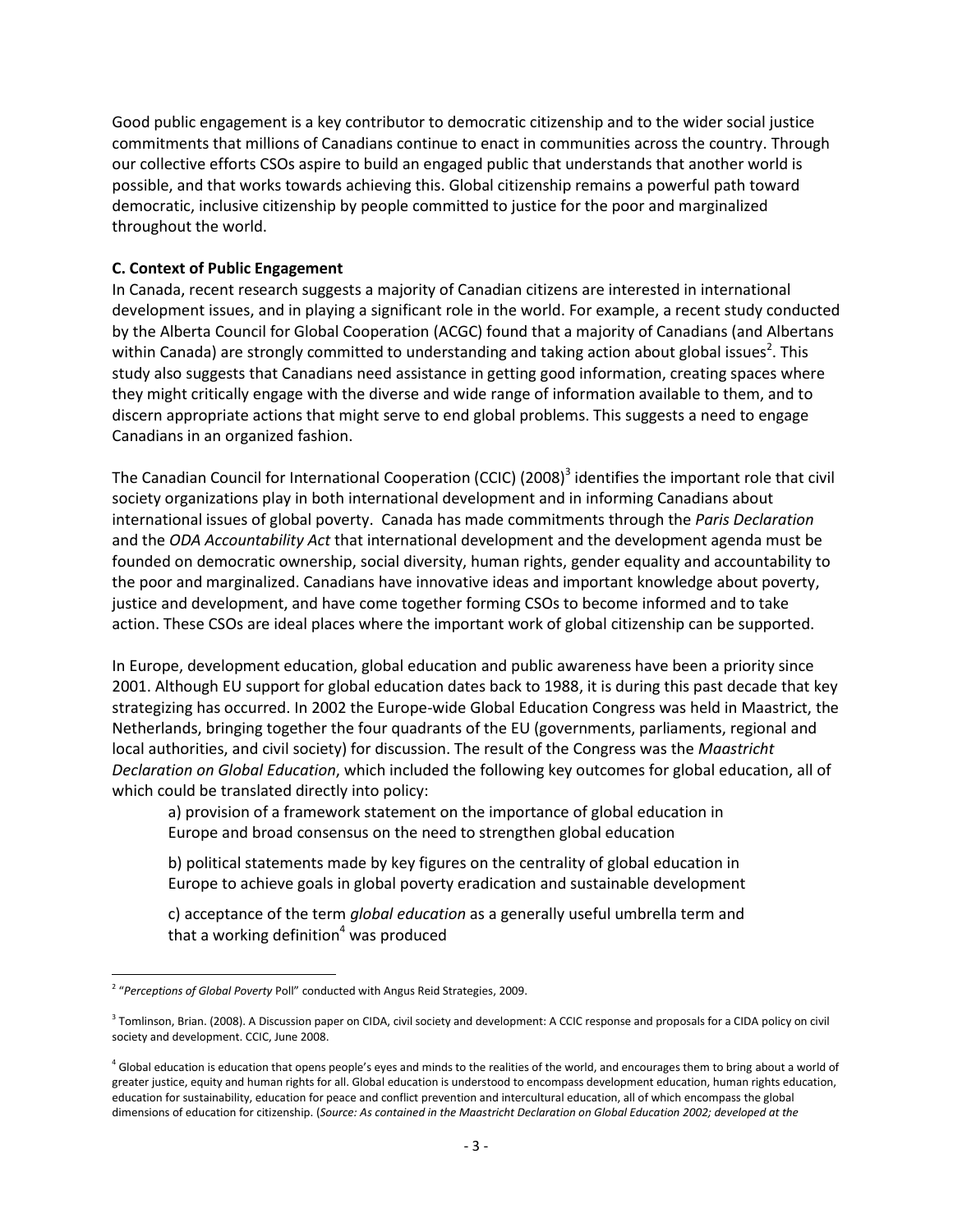d) commitment by Southern participants to create a "South Caucus on Global Education" for further North-South and South-South dialogue.

Each year since 2002 the various nationally-based and pan-European development coalitions and consortiums have hosted conferences, symposiums and workshops with key global education stakeholders to continue strategizing best ways to move forward on a pan-European global education agenda. Each event, from the 2005 *Brussels Conference on Development Education* to the *Effectiveness in Development Education and Awareness Raising Conference* under the Czech Presidency in May 2009, continues to build upon the recommendations and actions of on-going global education and public awareness work in Europe. A primary focus for the EU has been to support new Member states and emerging Member states in establishing their own development education and overseas development assistance (ODA) programs. As stated at the Czech Conference: "The role of development education and awareness-raising has been acknowledged as being essential for the EU to live up to its European as well as international commitments to development".

Within the EU, coordination of global education programming falls under the purview of the European NGO Confederation for Relief and Development (CONCORD); the Global Education Network Europe (GENE), a European network of national agencies for the support, coordination and/or funding of global education in Europe, facilitated by the North-South Centre of the Council of Europe, and the Development Education Exchange Europe Project (DEEEP)<sup>5</sup>. DEEEP is currently on its third three-year phase to work on its mandate to develop European public engagement for the eradication of poverty through education and reflection.

*Awareness-raising and DE should be integrated into the curricula of the formal and informal educational systems throughout the current and future members of the Union. Such programmes, aimed at all levels and ages of society, are necessary to foster the greatest possible North-South solidarity.*

> - from the European Conference on Public Awareness and Development Education for North-South Solidarity's approved set of recommendations (DEEEP 2007)

#### **D. Positions**

 $\overline{a}$ 

#### *Position #1: Public Engagement is integral to development work*

There are few places in the world where the pervasiveness of globalization is not evident through its intensified connections and interactions. Local social, economic and environmental problems are increasingly being understood as global challenges with a need for global solutions. As the lines between local and global blur, the understanding that we are all members of one human family, sharing the same basic rights, becomes increasingly evident. It is in this context that public engagement seeks to frame issues of global poverty and injustice as less about "them" and more about "us".

*international meeting of Global Education Week by national coordinators in Cyprus in 2002.* Cited in Congress proceedings and edited by O'Loughlin & Wegimont, 2003, p. 13).

<sup>&</sup>lt;sup>5</sup> DEEEP is a program initiated by the Development Education Forum of CONCORD in 2005, funded by the European Commission, and managed by a consortium of three of the largest development education NGOs – Unità e Cooperazione per lo Sviluppo dei Popoli (UCODEP) in Italy, Centre de formation pour le développement et la solidarité internationale (ITECO) in Belgium, and the Development Education Association in the United Kingdom.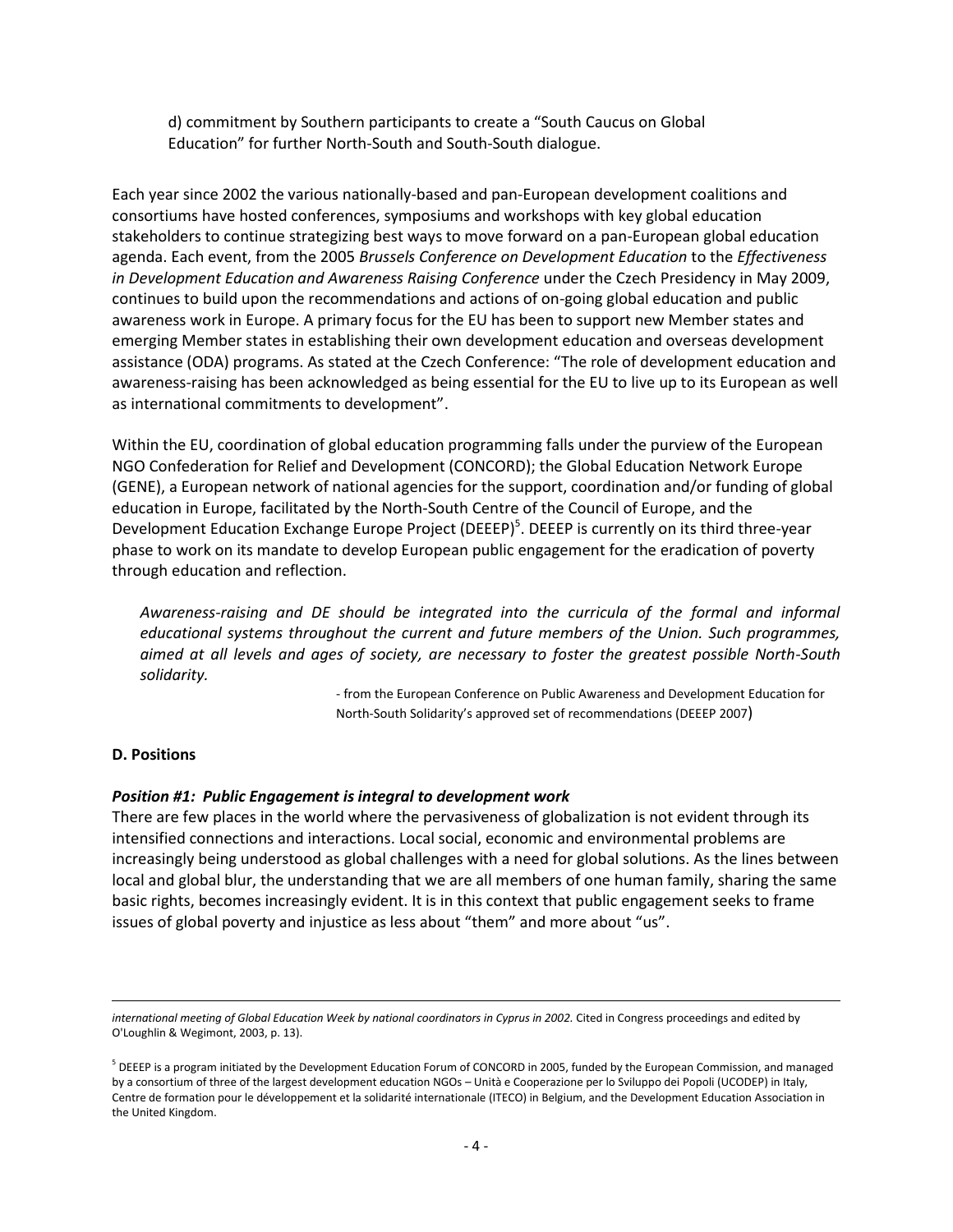Through public engagement Canadians come to understand the global issues that connect their local experiences with others throughout the world, but they require more than awareness; they require authentic channels for action. Levels of engagement resulting from the public engagement efforts of CSOs vary from supporting foreign aid, to donating to charities, to pressing for changes locally and globally, to getting directly involved in international development. Good public engagement supports a process where individuals transform their attitudes and behaviours and take actions for positive change in ways appropriate to their own lives. It moves Canadians towards democratic engagement in the world through building social and political relationships that are diverse, equitable and respectful of the rights and dignity of all, including those who are marginalized. Public engagement can mobilize Canadians to act for the reduction of global poverty and is a powerful tool towards creating global citizens who seek to address the foundations of global poverty and create a fair and just world.

It is vital to situate and strengthen public engagement as a foundational part of Canada's international development efforts. Canadian organizations cannot effectively support their partners in the South without using public engagement. Current international development trends suggest the need to engage in reciprocal relations of justice across traditional North-South boundaries if there is to be any movement toward either global justice or poverty eradication. According to the OECD and the Maastricht Congress on Global Education in Europe to 2015 there is a critical political necessity to support public engagement as a prerequisite for addressing global development issues and practices. The *Paris Declaration*, the *Accra Agenda for Action* and the *Official Development Assistance Accountability Act* place aid effectiveness and accountability as a priority for the Canadian government, and as such, public engagement must be recognized for its contribution to our development objectives and valued appropriately.

#### **Recommendations**

There needs to be increased value and support for public engagement as an integral part of international development. Support for public engagement should be demonstrated in the following ways:

- CIDA should engage in ongoing and meaningful consultation with public engagement practitioners in the development and implementation of a federal public engagement policy and strategy.
- CIDA should provide increased, multi-year funding for a range of public engagement projects throughout Canada.
- The international development sector should devote greater resources to public engagement.
- The international development sector should make efforts to better understand and demonstrate the links between public engagement and development work.

#### *Position #2: Public engagement requires multiple approaches*

The diversity of our population, ethnically, socially, culturally and linguistically across our varied geographies, necessitates multiple approaches to engage Canadians effectively. Public engagement activities and approaches need to take into account these factors to ensure a broad spectrum of Canadians are engaged in the fight to reduce global poverty.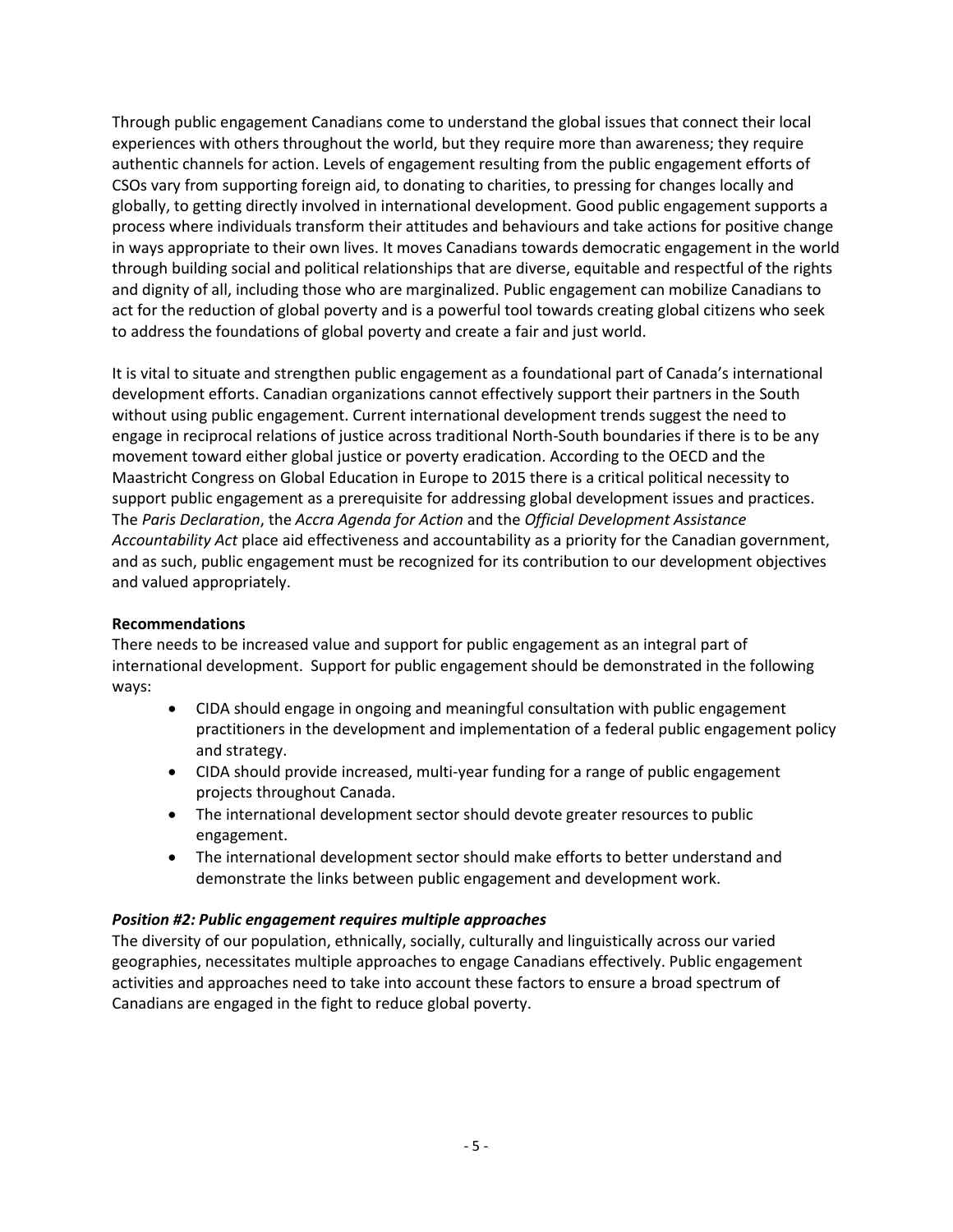There are many ways to implement public engagement. The approaches to engaging Canadians are diverse, and so must be the methodologies. When developing good public engagement, it is useful to consider a three-dimensional approach incorporating width, depth and height, where: <sup>6</sup>

- Width refers to approaches designed to reach a wide number of people, often over a short period of time. An example would be a national campaign to raise awareness on malaria.
- Depth refers to deeply engaging a small number of participants, often over a longer period of time. For example, a long-term global citizens mentorship program for youth.
- Height refers to initiatives designed for new audiences or to add more meaning. This dimension could include engaging groups not typically targeted by public engagement or by using innovative, non-traditional modes of engagement.

Irrespective of the approach taken, all public engagement activities should:

- Raise awareness of global/international development issues and offer models toward social justice;
- Enable change by helping individuals and groups understand that a change in their choices and actions can have a positive impact on our world; and
- Encourage action by providing individuals or groups with the tools and resources they need to become active global citizens.

Public engagement may be seen as a continuum for moving individuals from basic awareness, to understanding, to personal involvement and informed action. This continuum of learning is not a linear process and people reach different stages at different points in time. Public engagement at its best is a transformative process and creates change, ranging from incremental to substantial. Reaching individuals wherever they are located on the continuum of public engagement is important in addressing global poverty.

#### **Recommendations**

 $\overline{a}$ 

Public engagement should target diverse audiences through multiple approaches. This should be addressed in the following ways:

- The value of multiple approaches when engaging Canadians in issues of global poverty should be explicitly outlined in policy and practice of both CIDA and international development organizations.
- Public engagement practitioners should take an active role in engaging ethnically, socially, culturally and linguistically diverse populations throughout the country.

#### *Position #3: Public engagement requires principles of good practice*

Many public engagement activities in Canada are innovative and effective, but there are always opportunities to improve. The implementation of standards would improve the practice of public engagement and demonstrate positive results and outcomes. Through our experience we have learned that there are a number of factors that increase the effectiveness of public engagement activities. These factors are similar to what constitutes good development internationally.

<sup>6</sup> This approach is described in a CCIC document titled: *Toward Good Practice in Public Engagement: a Participatory Evaluation Guide for CSOs* by Michael Stephens, 2009. The document includes case studies by ACIC and MCIC.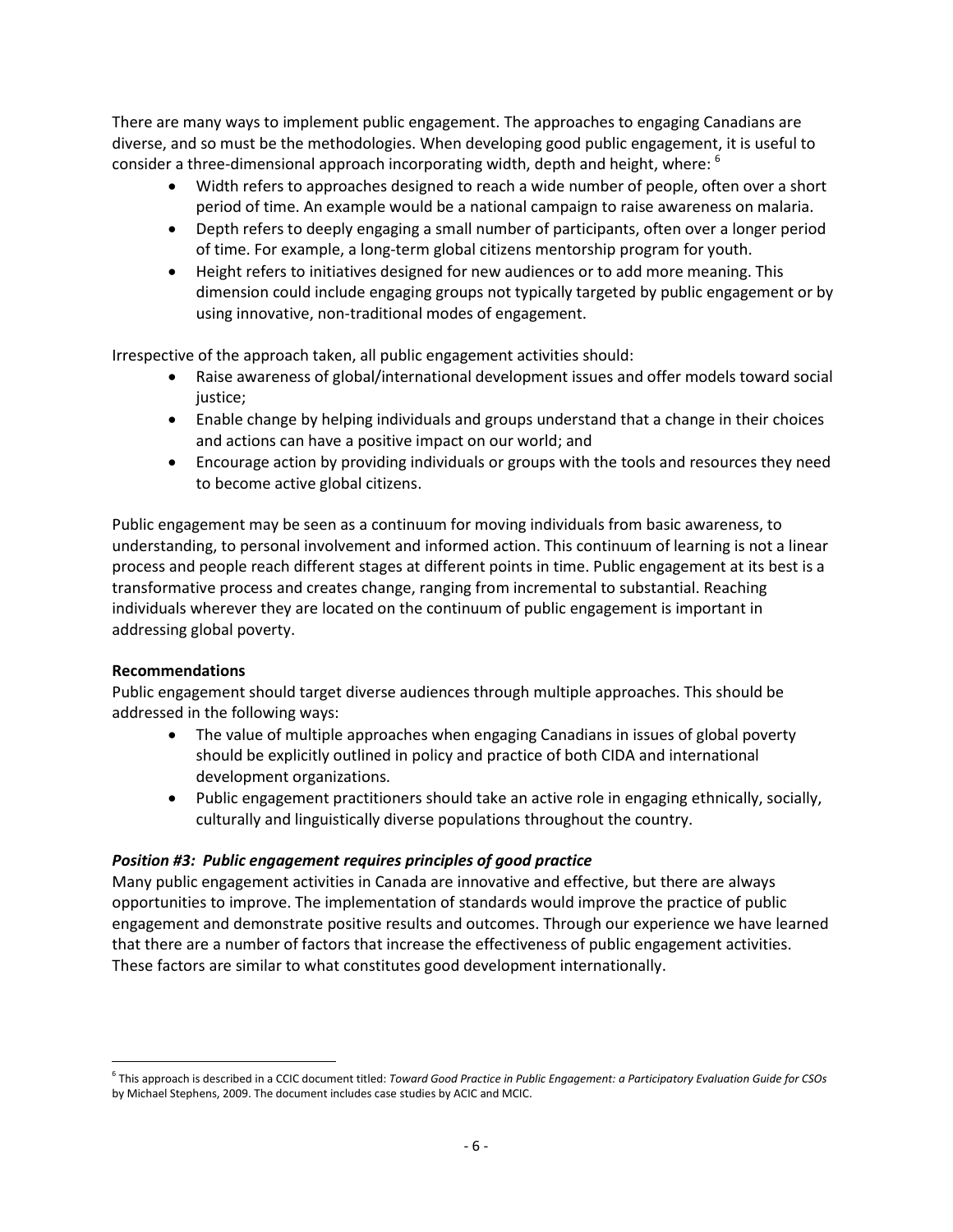While public engagement requires multiple approaches, there are key standards that need to be met. These standards should include:

- **Relevance**: Implementation of appropriate activities that are pertinent and of interest to participants. This is particularly important when reaching out to new and non-traditional audiences.
- **Sustained and Long-Term**: Public engagement activities are built over time and learning is gleaned through experience and evaluation. Better results can be achieved through a strategy for engaging Canadians that is developed with multi-year timeframes.
- **Action**: Participants should be provided with a clear message of how they can participate in global poverty reduction and the steps they can take to implement positive change. Opportunities need to be created for deeper engagement and sustainable action.
- **Diverse Participation and Partnership**: Canadians from a variety of sectors and locations (i.e., private sector, educational sector, youth, Diaspora groups and mass media) should be included as participants and partners.
- **Multiple Approaches**: The diversity of experience, education, level of engagement and learning styles necessitates the use of many different types of public engagement.
- **Collaborative Ownership through Participatory Planning:** All stakeholders should be involved in the planning and implementation of public engagement activities.
- **Evaluative and Reflective:** Measures of impact and change and mechanisms to reflect need to be incorporated into activity design from the outset so that success is gauged, lessons learned can be documented, and necessary adaptations incorporated into future activities.
- **Innovative, Creative and/or Engaging Design:** The use of non-traditional means of engagement (including new media, simulations, art, and popular education techniques), different methodologies and various foci are necessary to raise awareness in populations previously excluded.

# **Recommendations**

Standards of good practice should be identified and shared to support effective public engagement in the following ways:

- Include a section on good practices in CIDA's public engagement policy.
- Develop a public engagement training course for the voluntary sector training program implemented by the Canadian Partnership Branch.
- Provincial and Regional Councils and international development organizations should promote these standards in their capacity building collaboration with their partners and members.

# *Position #4: Evaluation and research are important to demonstrate public engagement effectiveness*

In order to build capacity to engage Canadians as active global citizens, it is essential that we not only document good practices and set standards, but also that we develop long-term strategies to measure their impact. We know that there are many organizations using innovative practices to evaluate the impact of their public engagement work. However, measuring collective impacts is challenging. Public engagement is often not quantifiable and does not lend itself to quantitative results over the short term, and attributing ownership to changes in knowledge and behaviour is not easy. Additionally, there has been little done in the way of developing a baseline that would enable practitioners to know that changes have occurred. While practitioners acknowledge that measuring impact is central to improving efforts, there are few accessible tools and strategies that enable organizations to easily evaluate results in public engagement.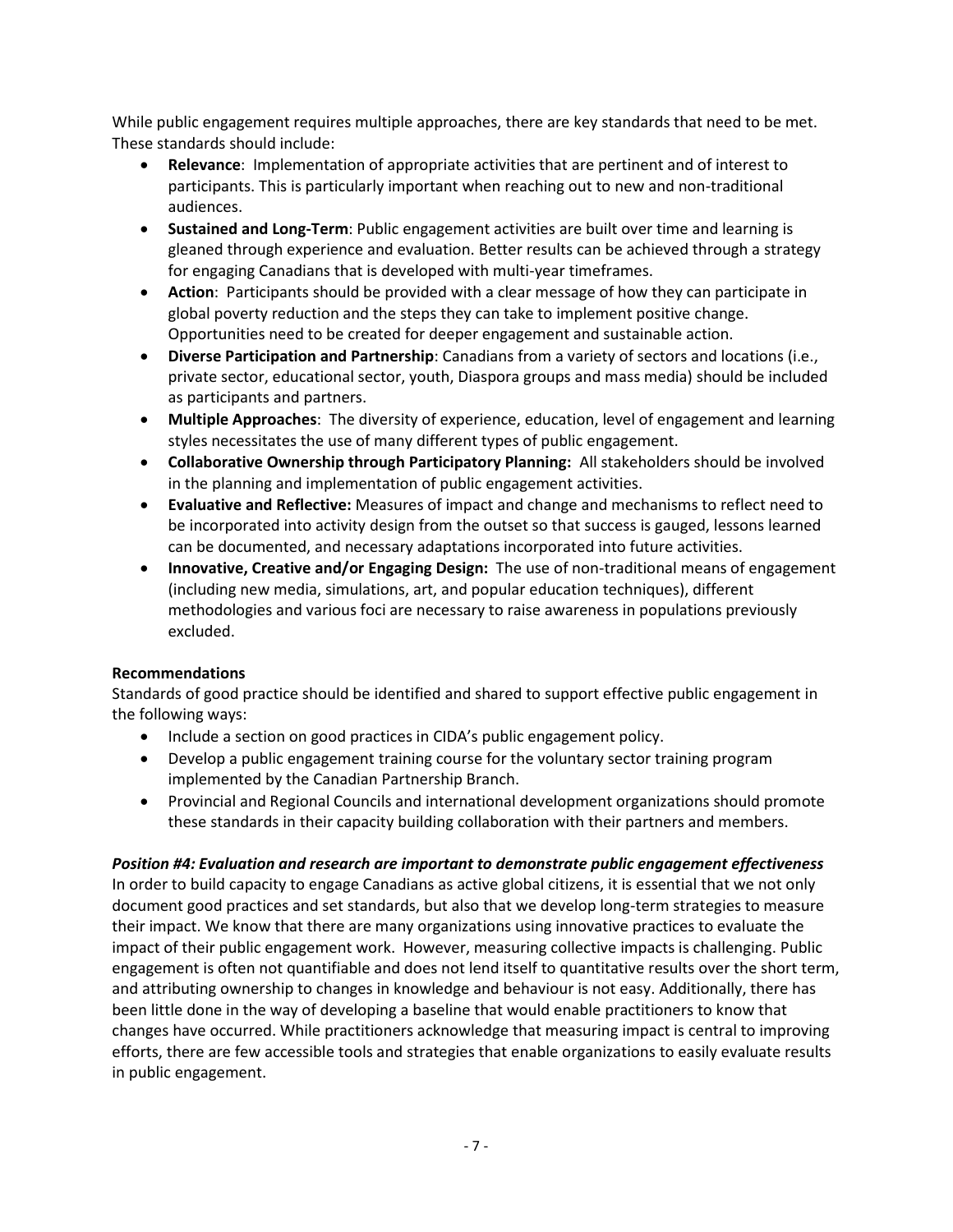Notwithstanding difficulties, individual organizations are measuring their results, and many are using innovative methods and tools. As a general rule, conventional evaluation models ask us to think about our projects in terms of accountability, efficiency, and quantifiable gauges of effectiveness. Results that are consistent, logical, and which can be isolated and measured are given precedence over more variant, unintended and interconnected outcomes. These models make it easy to neglect to involve the project's various stakeholders in the development of the evaluation framework and the evaluation process, leaving many of the meaningful, qualitative, and indirect outcomes experienced by these stakeholders unreported. There needs to be a more systematic approach to research and evaluation in order to determine the impact of our collective work. Participatory research using alternative strategies for evaluation has provided examples of how public engagement can be measured, but leadership is essential to show evidence of change.

The Provincial and Regional Councils are in a key position to provide leadership in the area of public engagement evaluation and research. The Councils have the reach (together representing more than 400 organizations across the country) and the experience of sustained practice to take a leadership role in evaluating, measuring and analyzing public engagement activities at a regional and national level.

#### **Recommendation**

As evaluation and research are important to demonstrate public engagement effectiveness, it is recommended that the following be implemented:

- Longitudinal studies that develop baselines documenting the evidence that Canadians are being engaged as active global citizens should be conducted. Subsequent studies should be used to measure impact of public engagement activities.
- An action research initiative with a community of practitioners led by the Provincial and Regional Councils to document, reflect, analyze, and share learnings on effective public engagement should be pursued.

# **Conclusion**

By their nature, the Provincial and Regional Councils have a strong capacity for impact throughout the country. Through their connections to communities and organizations across Canada, they work to promote international solidarity from coast to coast, in the biggest cities and smallest towns. As a network, our concerted actions to engage the public on development issues and challenges support the development of a common vision of international cooperation that links populations to populations. Supported by our members as a whole, our actions in public engagement go well beyond fundraising activities or the promotion of our member organizations; our public engagement lies at the heart of our programs and reveals the extent of the global challenges in building a better, united world.